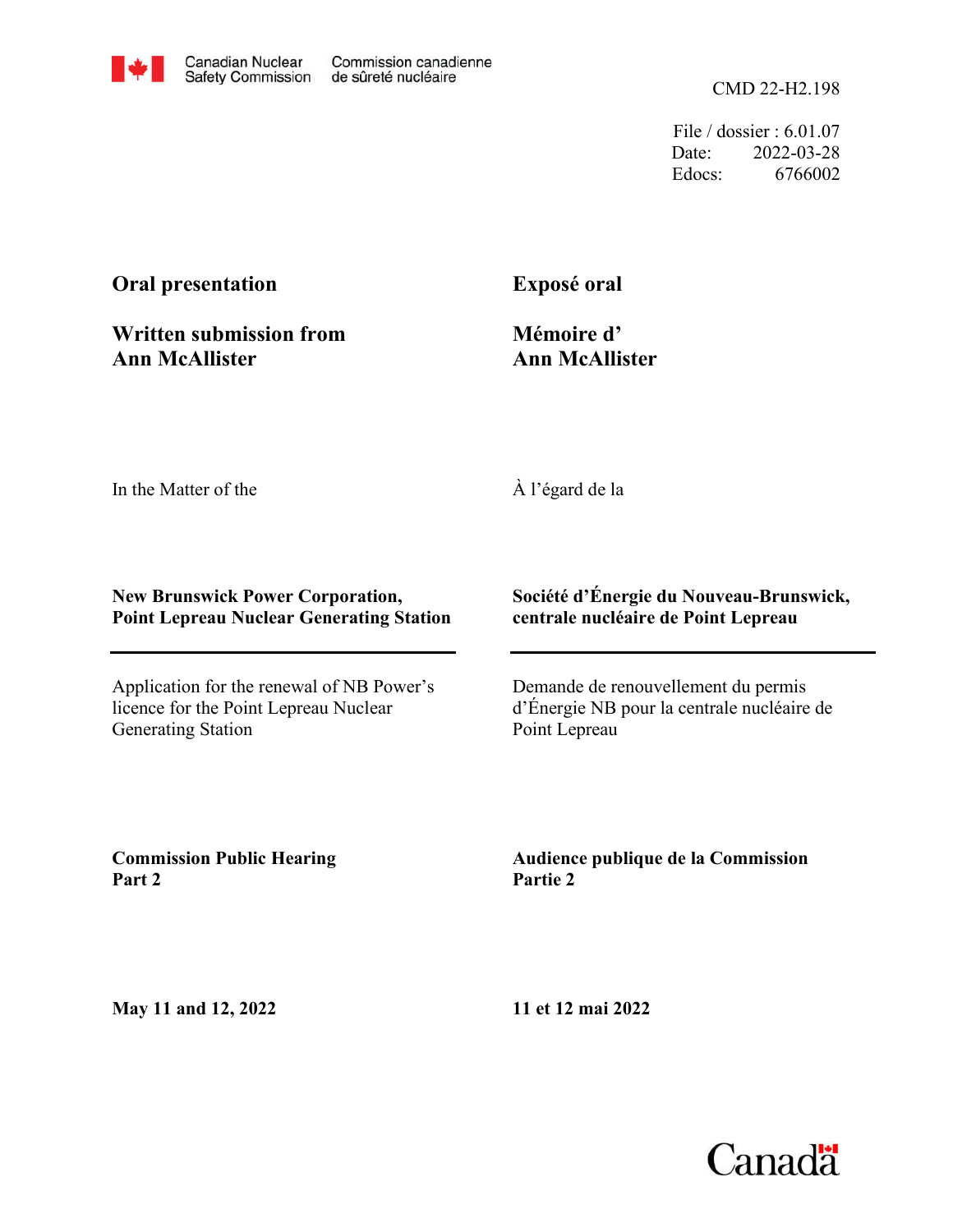Senior Tribunal Officer, Secretariat Canadian Nuclear Safety Commission 280 Slater Street, P.O. Box 1046, Station B Ottawa, Ontario K1P 5S9

Ann McAllister Rothesay, NB

March 28, 2022

Re: Intervention by Ann McAllister for the NB Power Licence Renewal Application (Hearing Ref.2022-H-02)

To whom it may concern:

I, Ann McAllister, request to intervene in the hearing in the above-referenced matter.

Please consider this comment submitted to the Canadian Nuclear Safety Commission regarding the licence renewal of the NB Power Point Lepreau Nuclear Generating Station.

I am an older person whose experience and judgement cannot be contributed ever again if the next hearing is in 2047 or even in 2042.

Specifically, my concerns are related to the following: the implications of limiting public input with a 20- to 25-year licensing period, best management practices for uncertain times, and risks of nuclear weapons proliferation.

### **Limiting public input**

NB Power's application to renew the licence of the Point Lepreau Nuclear Generating Station (PLNGS) for 25 years would, in all likelihood, prevent any public input during the remaining life of the station.

With so many risks to the safety, reliability and financial soundness of the PLNGS, granting NB Power a lengthy relicensing period of 25 years, or even 20 years as recommended by the CNSC on January 26, 2022, would be contrary to the public interest. Circumstances such as the climate crisis and rapid technological advancement require that the public have frequent opportunities to take part in making decisions that will affect those coming after us. NB Power is a public utility, owned by us. We must not be silenced for a generation.

Public input is particularly crucial regarding the health of the Bay of Fundy, one of North America's natural wonders. A 2017 study**<sup>1</sup>**shows that entrainment from the cooling water intake is killing fish and invertebrates with estimated annual losses of around 58 megatons of commercially-important species such as Atlantic herring, winter flounder, northern shrimp and rock crab. Total annual equivalent yield losses to local commercial, Indigenous and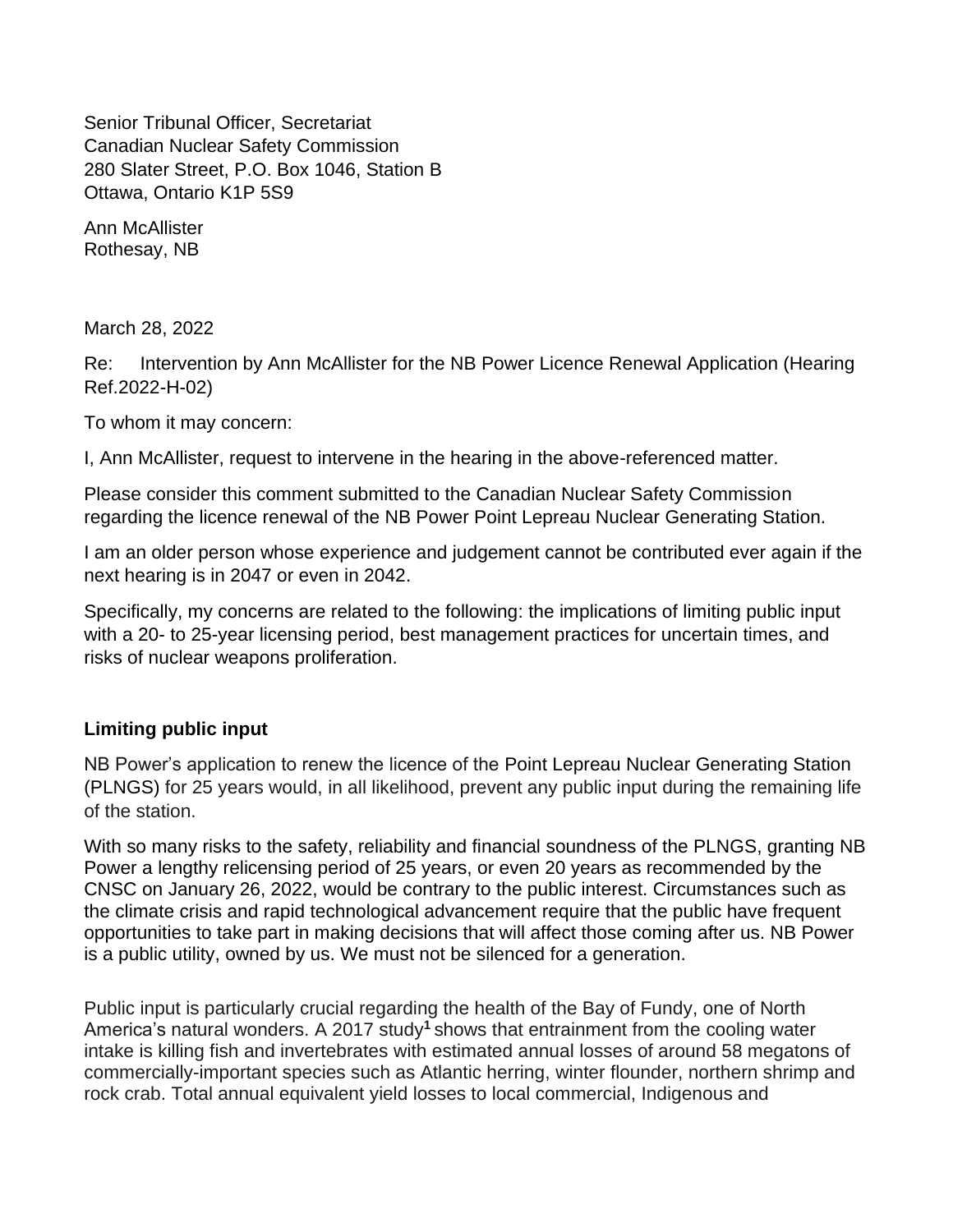recreational fisheries were estimated at \$146,000**<sup>2</sup>** . While the study concluded that losses to the fisheries were actually very low (with the exception of northern shrimp) **3 ,** in my opinion they could be cumulative over the long term as one of many pressures driving down fish stocks. It is vitally important that populations continue to be monitored and trends tracked. The potential that a 25-year license period may result in less frequent assessments is a serious concern.

Another major impact of the Lepreau nuclear plant is its emission of radioactive tritium, a carcinogen, into air and water. Tritium in the form of radioactive water and water vapour can be [hazardous](https://tj.news/greater-saint-john/101398426?) "if inhaled, ingested or absorbed through the skin". Canada's current "safe" limits for tritium in drinking water are many times higher than in other countries. In 2018, Dr. Ian Fairlee, a UK expert on radioactivity in the environment, argued that these [levels](https://tj.news/greater-saint-john/101398426?) should be lowered and that if they were, some levels around Lepreau would be near the maximum limit. In its environmental report, NB Power states that "the local population would be [exposed](https://tj.news/greater-saint-john/101398426?) to radiation as a result of the water vapour in the air, wells, diving for sea urchins, harvesting clams and dulse and eating local seafood". Given this ever-present hazard, the public must have the ability to provide input at least every 5 years.

As for financial impacts, the PLNGS is a boondoggle. Around \$3.6 billion of NB Power's  $$4.9$ [billion](https://www.cbc.ca/news/canada/new-brunswick/nbpower-debt-electricity-utility-crowncorporation-1.5924830) debt (2020) is the result of [construction](https://en.wikipedia.org/wiki/Point_Lepreau_Nuclear_Generating_Station) and [refurbishment](https://www.agnb-vgnb.ca/content/dam/agnb-vgnb/pdf/Reports-Rapports/2014V2/Chap2e.pdf) costs for the PLNGS, saddling every child and adult in New Brunswick with a debt of more than \$4,500. To stop further debt increases, New Brunswickers may decide to close the station down before 2042 or 2047.

**In conclusion, the CNSC must not renew the operating license for the Point Lepreau Nuclear Generating Station for the requested 25 years or even 20 years. Rather, the CNSC should consider continuing the 5-year relicensing term, and prepare for decommissioning.**

### **Best management practices for uncertain times**

As we experience the climate crisis and rapid technological advancement, the nuclear industry faces large increases in costs and long delays in refurbishing and replacing nuclear plants. At the same time, the costs of renewable sources and energy efficiency continue to fall.

The generating station at Point Lepreau has a history of reliability problems:

Electricity has been generated at only [90%](https://www.cbc.ca/news/canada/new-brunswick/lepreau-nbpower-nuclear-plant-1.5890989) of projected goals in the first seven-and-a-half years since the PLNGS's disastrous refurbishment, resulting in an earnings shortfall of \$200 million and additional capital expenditures of \$500 million.

The most recent unplanned [outage](https://www.cbc.ca/news/canada/new-brunswick/nbpower-debt-electricity-utility-crowncorporation-1.5924830) was in January and February 2021 during peak heating season at an approximate [cost](https://www.cbc.ca/news/canada/new-brunswick/nbpower-debt-electricity-utility-crowncorporation-1.5924830) to NB Power of \$1 million a day.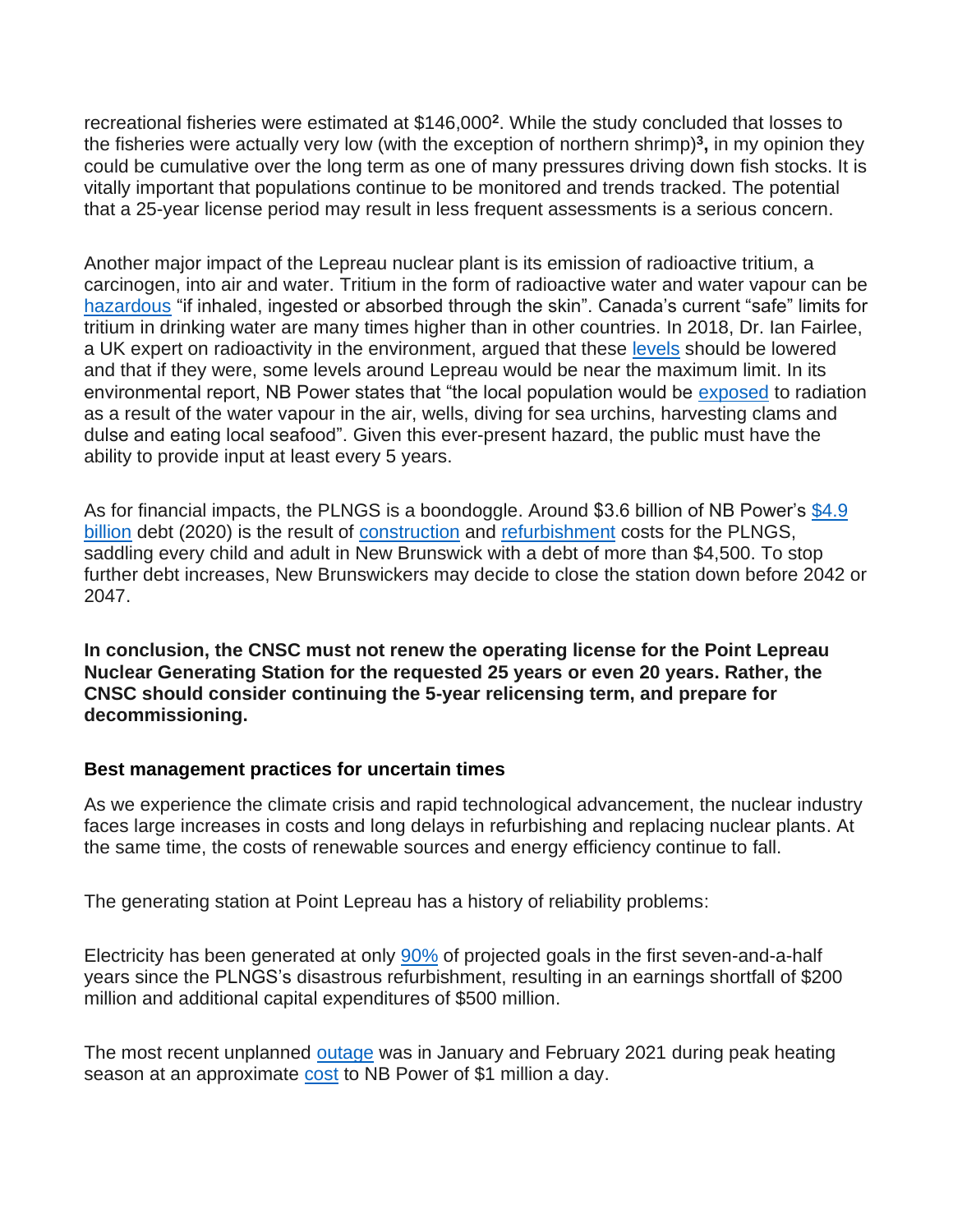Reliability issues and operating costs are likely to increase as the reactor ages. These must be shared regularly with the public in relicensing hearings so that New Brunswickers can have a say in decisions about ongoing operations, in the best interests of the public. Such decisions will include considering whether to continue putting money into Point Lepreau or invest in alternative and renewable sources of energy.

**In conclusion, to ensure decision-making that is open, transparent, accountable to the public and responsive to evolving circumstnaces, the CNSC must not renew the plant's operating license for 25, or even 20, years. Instead, the CNSC should continue to consider re-licensing periods of 5 years to guarantee regular public participation in decisions that proactively and positively address changing social, economic and environmental patterns.**

## **Nuclear weapons proliferation**

The civil and military nuclear industries are connected. As long as both civil and nuclear industries continue to exist, the world will be living with the risks of nuclear weapons proliferation.

The president of France, Emmanuel Macron, described this interdependence in a [speech](https://www.elysee.fr/front/pdf/elysee-module-16825-fr.pdf) on December 8, 2020: *"The nuclear industry lives from its complementarities and it must be thought of in terms of its complementarities. One cannot exist without the other. Without civil nuclear power, there is no military nuclear power, and without military nuclear power, there is no civil nuclear power. Organizations like the French Atomic Energy and Alternative Energies Commission are living proof of this."*

Along with the federal government, NB Power is supporting the development of a proposed reprocessing facility to extract plutonium from the waste (irradiated) fuel produced by the nuclear reactor at Point Lepreau. Extracting plutonium triggers serious concerns about nuclear weapons proliferation. See the [article in the Bulletin of Atomic Scientists about New](https://thebulletin.org/2021/07/will-canada-remain-a-credible-nonproliferation-partner/)  [Brunswick's plutonium plans.](https://thebulletin.org/2021/07/will-canada-remain-a-credible-nonproliferation-partner/)

### **In conclusion, the CNSC must ban the extraction of plutonium from the waste fuel produced by the Point Lepreau nuclear reactor.**

Thank you for this opportunity to participate in the re-licensing hearing for the Point Lepreau Nuclear Generating Station.

Yours truly,

Ann McAllister Rothesay, NB